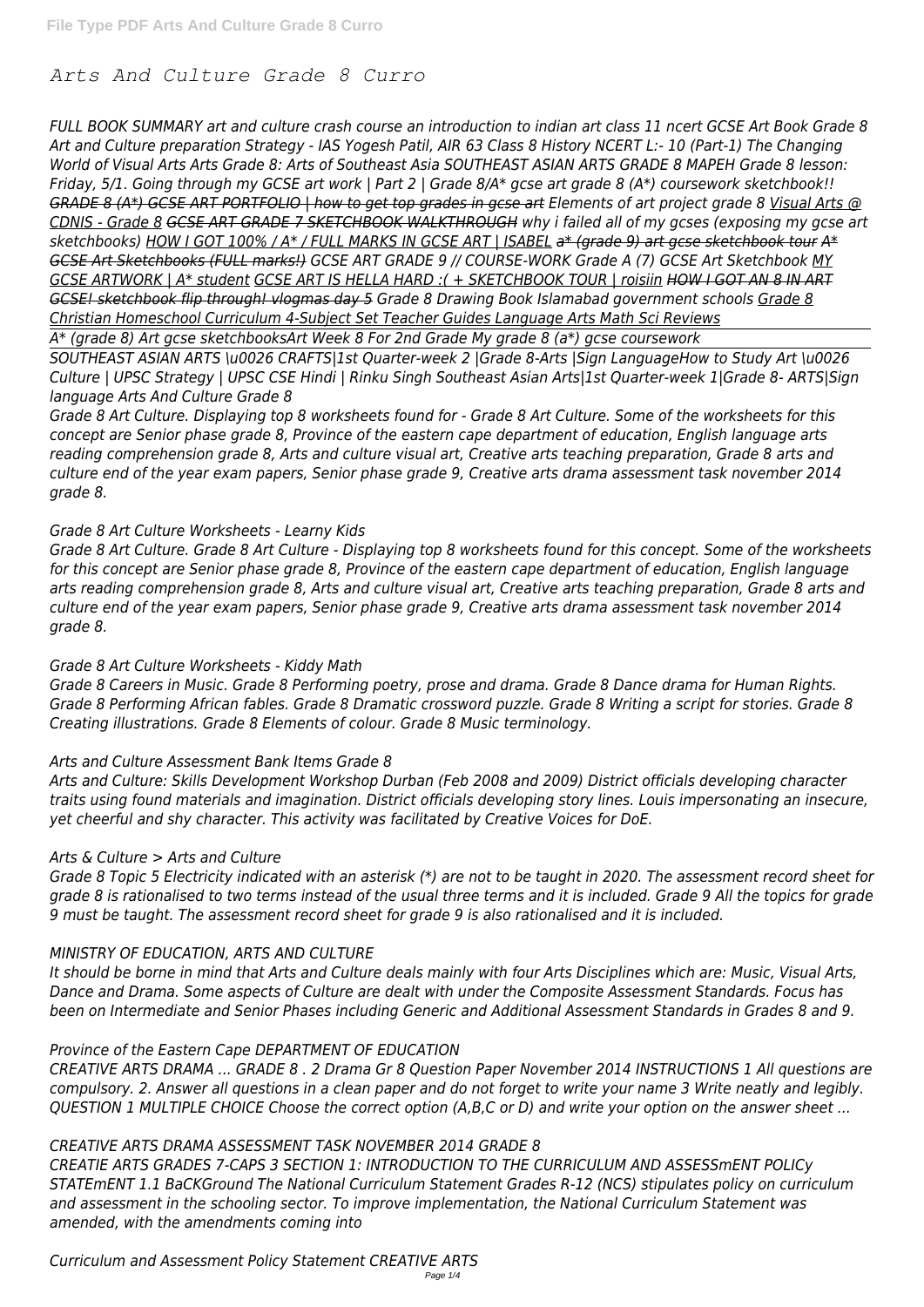*Google Arts & Culture features content from over 2000 leading museums and archives who have partnered with the Google Cultural Institute to bring the world's treasures online.*

### *Google Arts & Culture*

*Google Arts & Culture features content from over 2000 leading museums and archives who have partnered with the Google Cultural Institute to bring the world's treasures online.*

# *Explore — Google Arts & Culture*

*Audio Books & Poetry Community Audio Computers, Technology and Science Music, Arts & Culture News & Public Affairs Non-English Audio Spirituality & Religion. Librivox Free Audiobook. ROSSO - Ardente 003 KyA3g5 Radio Stations APR: the Podcast Matt & Eric's Uninteresting Podcast Homeschool Inspired LifeXperienceTalk Designtarinoita.*

# *Full text of "Arts and Culture Grade 8" - Internet Archive*

*The Arts Syllabus can be seen as a support structure for the two optional pre-vocational subjects in Grades 8 - 9: Visual Art and Integrated Performing Arts, but it goes beyond that to explore the influence of culture on our daily lives and in our art. This syllabus is a guideline*

### *MINISTRY OF EDUCATION, ARTS AND CULTURE*

*8 ARTS & CULTURE (NOVEMBER 2012) QUESTION 3 MATCH COLUMN A WITH COLUMN B COLUMN A COLUMN B 3.1 Animation A To fix a piece of artwork to support, such as a board or frame for display in an eye catching way 3.2 Hip hop dance B A style of dancing that mixes styles of more than one form*

# *GRADE 9 NOVEMBER 2012 ARTS AND CULTURE*

*The Art subjects are taken as follows: Grade 8 and 9 All learners will complete modules in Ceramics, Drawing, Painting, Printmaking, Sculpture and Jewellery Design as well as Theory of Design and Visual Arts. Grades 10, 11 & 12 Learners are required to choose ONE of: Two Dimensional Design, Three Dimensional Design or Visual Arts.*

# *National School of the Arts*

*Arts and Culture Grade 8 View larger image. By: Siyavula. ... Art and Architecture, ... Grade Levels: Eighth grade Submitted By: Bookshare Staff Usage Restrictions: This book is freely available to all subject to the Creative Commons license listed inside the book. Reviews. No Rating Yet ...*

# *Arts and Culture Grade 8 | Bookshare*

*10th Grade Arts Lesson Plans Fairy Tale Fun. Length of Time: Varies depending on grade level and depth of project. In this performing arts lesson, students will rewrite a well-known fairy tale to include a great deal of dialogue and then act out that fairy tale (creation of props is optional as is taping the performance). ...*

#### *Arts Lesson Plans | Teacher.org*

*Arts And Culture. Displaying top 8 worksheets found for - Arts And Culture. Some of the worksheets for this concept are Our culture, Fy2020 supporting arts program guidelines 1, Senior phase grade 9, Visual arts vocabulary, Grade 9 arts and culture exam paper, Arts culture, How do arts culture make a difference continuum of impact, Visual arts grade 1.*

*FULL BOOK SUMMARY art and culture crash course an introduction to indian art class 11 ncert GCSE Art Book Grade 8 Art and Culture preparation Strategy - IAS Yogesh Patil, AIR 63 Class 8 History NCERT L:- 10 (Part-1) The Changing World of Visual Arts Arts Grade 8: Arts of Southeast Asia SOUTHEAST ASIAN ARTS GRADE 8 MAPEH Grade 8 lesson: Friday, 5/1. Going through my GCSE art work | Part 2 | Grade 8/A\* gcse art grade 8 (A\*) coursework sketchbook!! GRADE 8 (A\*) GCSE ART PORTFOLIO | how to get top grades in gcse art Elements of art project grade 8 Visual Arts @ CDNIS - Grade 8 GCSE ART GRADE 7 SKETCHBOOK WALKTHROUGH why i failed all of my gcses (exposing my gcse art sketchbooks) HOW I GOT 100% / A\* / FULL MARKS IN GCSE ART | ISABEL a\* (grade 9) art gcse sketchbook tour A\* GCSE Art Sketchbooks (FULL marks!) GCSE ART GRADE 9 // COURSE-WORK Grade A (7) GCSE Art Sketchbook MY GCSE ARTWORK | A\* student GCSE ART IS HELLA HARD :( + SKETCHBOOK TOUR | roisiin HOW I GOT AN 8 IN ART GCSE! sketchbook flip through! vlogmas day 5 Grade 8 Drawing Book Islamabad government schools Grade 8 Christian Homeschool Curriculum 4-Subject Set Teacher Guides Language Arts Math Sci Reviews A\* (grade 8) Art gcse sketchbooksArt Week 8 For 2nd Grade My grade 8 (a\*) gcse coursework SOUTHEAST ASIAN ARTS \u0026 CRAFTS|1st Quarter-week 2 |Grade 8-Arts |Sign LanguageHow to Study Art \u0026 Culture | UPSC Strategy | UPSC CSE Hindi | Rinku Singh Southeast Asian Arts|1st Quarter-week 1|Grade 8- ARTS|Sign language Arts And Culture Grade 8 Grade 8 Art Culture. Displaying top 8 worksheets found for - Grade 8 Art Culture. Some of the worksheets for this concept are Senior phase grade 8, Province of the eastern cape department of education, English language arts reading comprehension grade 8, Arts and culture visual art, Creative arts teaching preparation, Grade 8 arts and* Page 2/4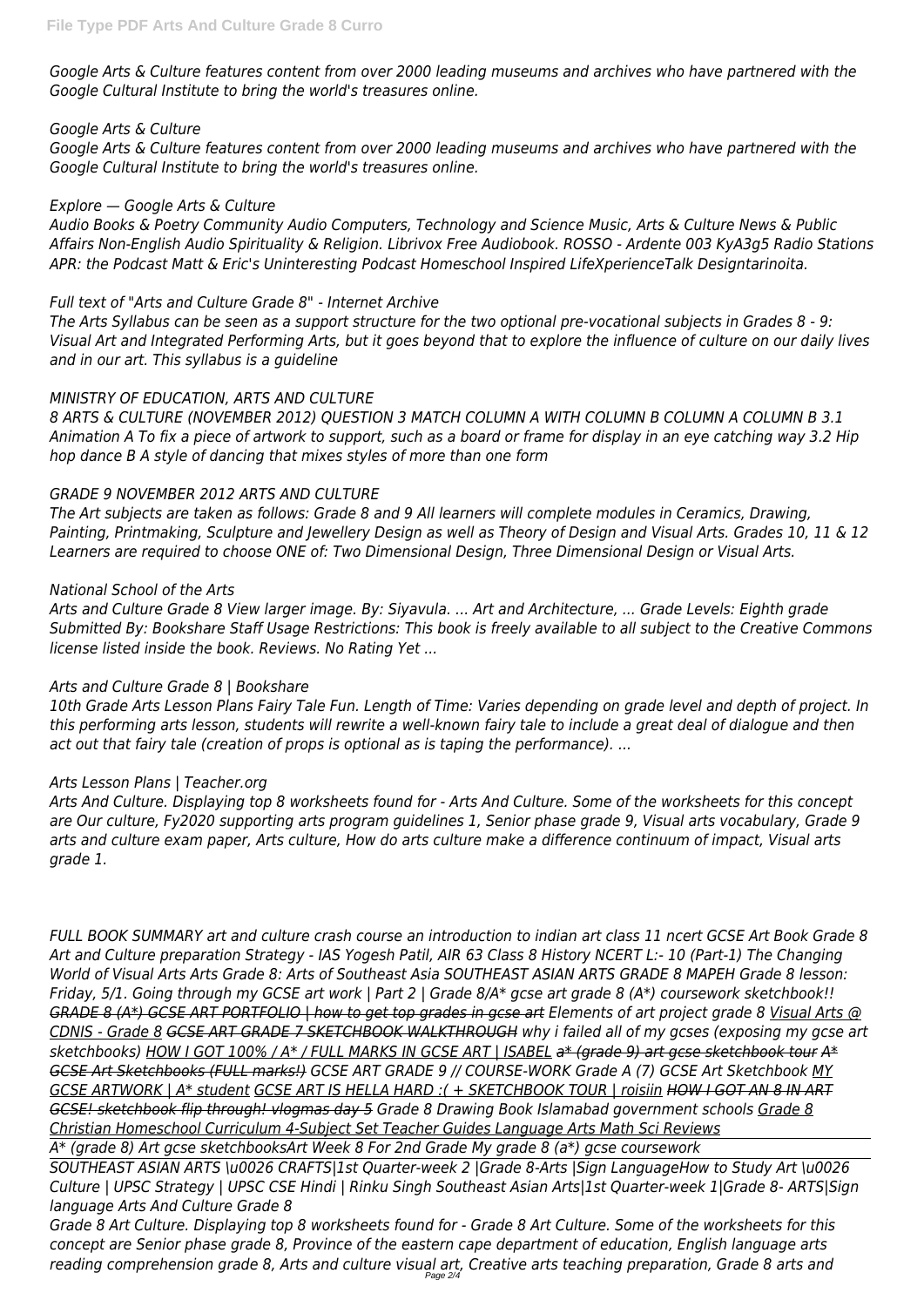*culture end of the year exam papers, Senior phase grade 9, Creative arts drama assessment task november 2014 grade 8.*

# *Grade 8 Art Culture Worksheets - Learny Kids*

*Grade 8 Art Culture. Grade 8 Art Culture - Displaying top 8 worksheets found for this concept. Some of the worksheets for this concept are Senior phase grade 8, Province of the eastern cape department of education, English language arts reading comprehension grade 8, Arts and culture visual art, Creative arts teaching preparation, Grade 8 arts and culture end of the year exam papers, Senior phase grade 9, Creative arts drama assessment task november 2014 grade 8.*

### *Grade 8 Art Culture Worksheets - Kiddy Math*

*Grade 8 Careers in Music. Grade 8 Performing poetry, prose and drama. Grade 8 Dance drama for Human Rights. Grade 8 Performing African fables. Grade 8 Dramatic crossword puzzle. Grade 8 Writing a script for stories. Grade 8 Creating illustrations. Grade 8 Elements of colour. Grade 8 Music terminology.*

### *Arts and Culture Assessment Bank Items Grade 8*

*Arts and Culture: Skills Development Workshop Durban (Feb 2008 and 2009) District officials developing character traits using found materials and imagination. District officials developing story lines. Louis impersonating an insecure, yet cheerful and shy character. This activity was facilitated by Creative Voices for DoE.*

### *Arts & Culture > Arts and Culture*

*Grade 8 Topic 5 Electricity indicated with an asterisk (\*) are not to be taught in 2020. The assessment record sheet for grade 8 is rationalised to two terms instead of the usual three terms and it is included. Grade 9 All the topics for grade 9 must be taught. The assessment record sheet for grade 9 is also rationalised and it is included.*

# *MINISTRY OF EDUCATION, ARTS AND CULTURE*

*It should be borne in mind that Arts and Culture deals mainly with four Arts Disciplines which are: Music, Visual Arts, Dance and Drama. Some aspects of Culture are dealt with under the Composite Assessment Standards. Focus has been on Intermediate and Senior Phases including Generic and Additional Assessment Standards in Grades 8 and 9.*

# *Province of the Eastern Cape DEPARTMENT OF EDUCATION*

*CREATIVE ARTS DRAMA ... GRADE 8 . 2 Drama Gr 8 Question Paper November 2014 INSTRUCTIONS 1 All questions are compulsory. 2. Answer all questions in a clean paper and do not forget to write your name 3 Write neatly and legibly. QUESTION 1 MULTIPLE CHOICE Choose the correct option (A,B,C or D) and write your option on the answer sheet ...*

# *CREATIVE ARTS DRAMA ASSESSMENT TASK NOVEMBER 2014 GRADE 8*

*CREATIE ARTS GRADES 7-CAPS 3 SECTION 1: INTRODUCTION TO THE CURRICULUM AND ASSESSmENT POLICy STATEmENT 1.1 BaCKGround The National Curriculum Statement Grades R-12 (NCS) stipulates policy on curriculum and assessment in the schooling sector. To improve implementation, the National Curriculum Statement was amended, with the amendments coming into*

# *Curriculum and Assessment Policy Statement CREATIVE ARTS*

*Google Arts & Culture features content from over 2000 leading museums and archives who have partnered with the Google Cultural Institute to bring the world's treasures online.*

# *Google Arts & Culture*

*Google Arts & Culture features content from over 2000 leading museums and archives who have partnered with the Google Cultural Institute to bring the world's treasures online.*

#### *Explore — Google Arts & Culture*

*Audio Books & Poetry Community Audio Computers, Technology and Science Music, Arts & Culture News & Public Affairs Non-English Audio Spirituality & Religion. Librivox Free Audiobook. ROSSO - Ardente 003 KyA3g5 Radio Stations APR: the Podcast Matt & Eric's Uninteresting Podcast Homeschool Inspired LifeXperienceTalk Designtarinoita.*

*Full text of "Arts and Culture Grade 8" - Internet Archive*

*The Arts Syllabus can be seen as a support structure for the two optional pre-vocational subjects in Grades 8 - 9: Visual Art and Integrated Performing Arts, but it goes beyond that to explore the influence of culture on our daily lives and in our art. This syllabus is a guideline*

#### *MINISTRY OF EDUCATION, ARTS AND CULTURE*

*8 ARTS & CULTURE (NOVEMBER 2012) QUESTION 3 MATCH COLUMN A WITH COLUMN B COLUMN A COLUMN B 3.1 Animation A To fix a piece of artwork to support, such as a board or frame for display in an eye catching way 3.2 Hip hop dance B A style of dancing that mixes styles of more than one form*